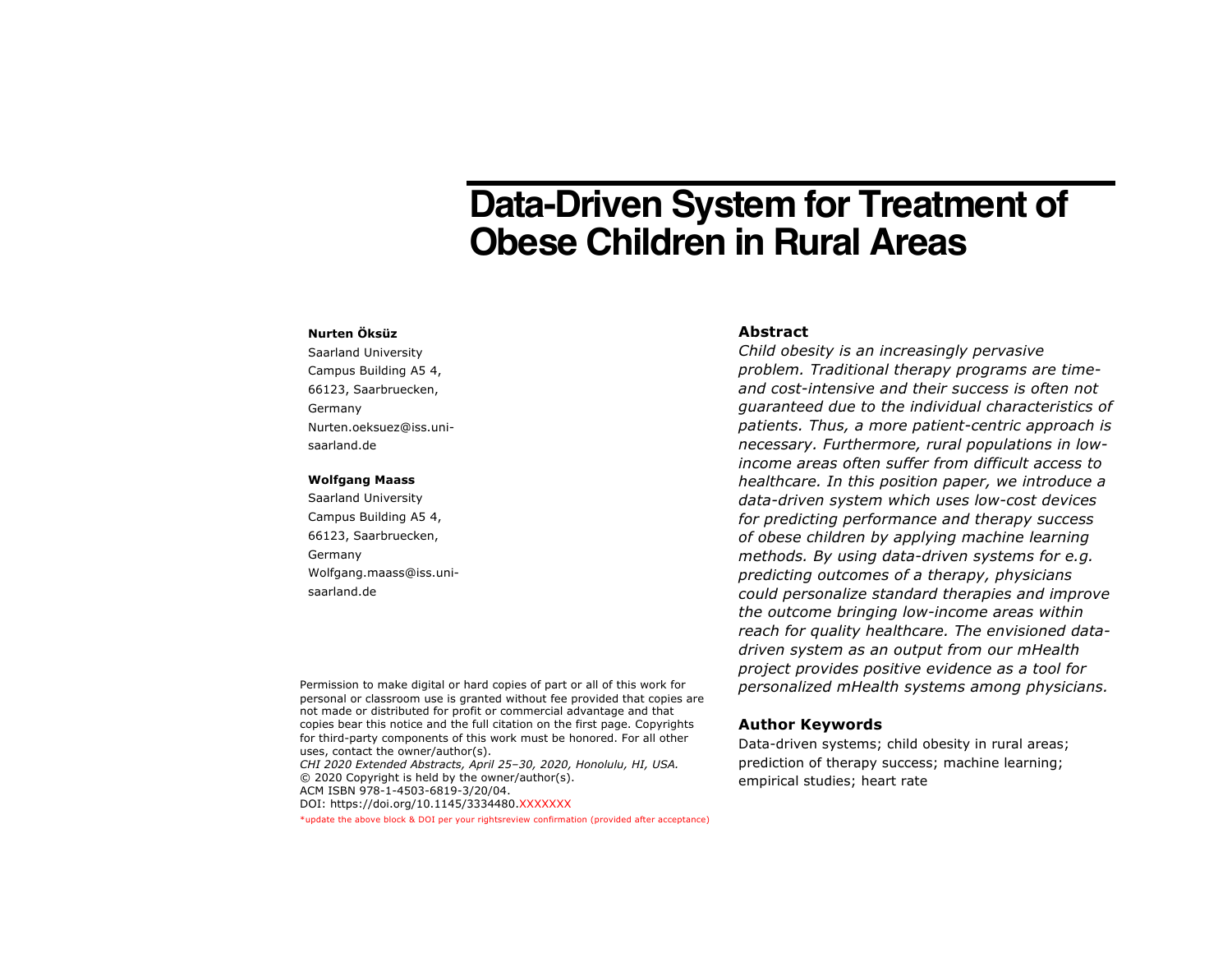# **Short Biography Nurten Öksüz**

After studying business informatics at the Saarland University in Germany, she started as a PhD student at the Chair in Information and Service Systems at the Saarland University. Directed by Prof. Dr.-Ing. Wolfgang Maass, the chair deals with the development of datadriven services. She works as a researcher at the German Research Center for Artificial Intelligence (DFKI).

# **Research interest**:

The author is doing research in the area of biosignal-based smart services, especially in the Health-IT and Smart Retail sector, using machine learning techniques.

### **Awards:**

She is a fellow of Software Campus, an elite funding program for developing young IT-project managers. The project "Predictive Analytics for Situation-Specific Recommender Systems" is carried out with Media-Saturn, Europe's leading specialty chain for electronics.

#### **CSS Concepts**

• **Human-centered computing~Human computer interaction (HCI)**→ Empirical studies in HCI

### **Introduction**

The prevalence of obesity is markedly increasing in all populations and age groups worldwide [1]. Obesity is associated with numerous comorbidities including lifestyle diseases and the progression of coronary atherosclerosis, which are all risk factors for cardiovascular disease (CVD) [2-4]. Studies have shown that obese children tend to be obese as adults [5-7]. Moreover, persistence of child obesity increases with age [8-12]. Therefore, preventive measures in early age are crucial. However, therapy success is often not guaranteed due to patients' individual characteristics and failed therapies lead to frustration for both, obese children and their parents [13]. Thus, a more patient-centric approach is necessary placing individual patients at the center of therapies and analyses which treatments are optimal for each patient [14-16]. Furthermore, higher incomes in rural areas as a result of economic growth allow disproportionally more spending on food and hence higher caloric intake [17-20]. These changes, referred to as *urbanization of rural life* by some researchers [21], have contributed to a larger increase in rural BMI [22,23]. Therefore, healthcare systems have to adjust the way they plan treatment, evaluate, and care for obese patients, especially in rural areas, using methods that do not rely on in-person services [24]. Combining existing methods with new and evolving mHealth technologies allows physicians to (a) provide new and efficient patientcentric healthcare and (b) reach out to patients in rural areas with difficult conditions. The increasing trend of mHealth technologies has the potential to revolutionize

health disciplines such as child obesity. However, interdisciplinary design and evaluation frameworks are mostly neglected [25, 26]. Furthermore, the machine learning hype has fuelled a controversial discussion, and even human rejection, up to the point that physicians may feel threatened by machine learning overtaking their jobs in the near future [27]. Thus, interdisciplinary collaboration with physicians and evaluation of data-driven systems is necessary. This position paper presents data-driven system based on machine learning using unobtrusively and easily measurable vital signs in combination with static parameters for prediction on sport performance as well as therapy success. Furthermore, we present experiences with the underlying interdisciplinary mHealth project describing the empirical study on the adoption of the data-driven service amongst domain experts. Moreover, critical discussion points related to data-driven systems in the scope of child obesity are presented.

#### **Previous Work**

*Nurten Öksüz, Russa Biswas, Iaroslav Shcherbatyi, Wolfgang Maass. 2018. Measuring Biosignals of Overweight and Obese Children for Real-time Feedback and Predicting Performance. In Information Systems and Neuroscience, Springer, Cham.* The first paper focuses on measuring biosignals, more specifically heart rate of obese children during a 6 minute running test [28]. We investigated whether it is possible to predict the performance of obese children during the running test based on the static parameters BMI and gender as well as dynamic parameters, i.e. heart rate related data during the 6-min running test. This approach is a vital signs-based service, which uses low-cost devices making prediction on an individual's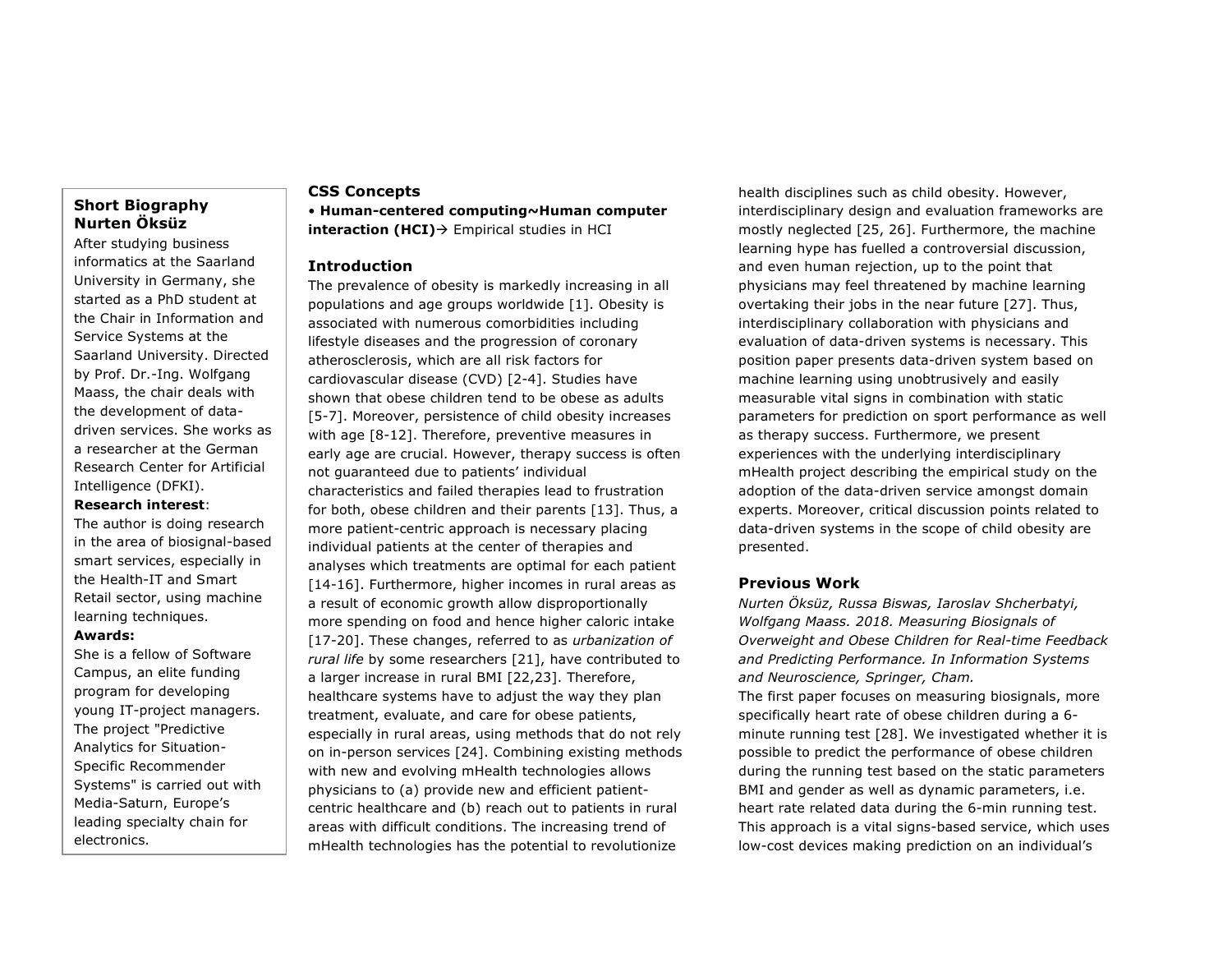# **Short Biography Prof. Dr.-Ing. Wolfgang Maass**

Wolfgang Maass is Professor of Business Administration, especially Business Informatics in Service Management, Professor of Computer Science (co-opted) at Saarland University, Scientific Director of the German Research Center for Artificial Intelligence (DFKI) and Associate Professor of Biomedical Informatics at Stony Brook University, NY. He studied computer science at the RWTH Aachen, as well as at Saarland University.

**Research Interest:**

His field of research are information systems including Ubiquitous Information Systems with a focus on smart products, Internet of Things, intelligent information systems, conceptual modeling, electronic and knowledge markets.

# **Awards:**

His PhD in computer science was funded by a DFG scholarship from the graduate college "Cognitive Science".

performance. The fittest study was conducted at a Swiss children's hospital in St. Gallen. Twenty children aged between 11 and 17 years (7 female and 13 male) with higher BMI values (25<BMI<37) participated in the fittest. The participants were equipped with a Scosche Rhythm+ heart rate monitor and a Samsung Galaxy S6 smartphone. The app called *PathMate2* collected the data to the server, where the data is processed for predictive analysis. The initial heart rate as well as the heart rate during the exercise was measured. Right after the exercise, the heart rate of the participants during the 3-min cool down was measured too. We intended to predict the number of laps during the 6-min running test using ML method. The features used to train the model were *BMI, gender, average heart rate* during the running *test* and *heart rate recovery*. The results show that the average difference between the actual number of laps and the number of laps predicted by our model is 2.185 with an overall average error of 7.1%, outperforming the baseline model. It can be concluded from our results that pre-exercise and post-exercise heart rate as well as BMI and gender can be leveraged to predict the performance of children during the running test. Therefore, low cost wearable devices along with predictive analysis methods allow predicting health conditions reducing the cost of the traditional therapy programs and help physicians to provide treatment to obese children and their parents in low-income areas having difficulties in gaining access to healthcare, such as rural areas.

*Nurten Öksüz, Iaroslav Shcherbatyi, Tobias Kowatsch, Wolfgang Maass. 2018. A Data-analytical System to Predict Therapy Success for Obese Children. ICIS 2018 Proceedings*

In this paper, we presented a data-driven system, namely Data-analytical Information System (DAIS) providing predictions on therapy success, i.e. the future BMI changes before conducting the therapy as such [29]. The study design was similar to [28]. The introduced DAIS considers static parameters height, weight, BMI, age and additionally a variable which indicates whether a patient is currently undergoing therapy A or therapy B. Furthermore, heart rate related data during the 6-min running test has been used for the predictive analysis. The goal of the DAIS is to provide a decision support system for physicians to personalize standard therapies and improve the outcome. The DAIS is designed to collect sensory data using unobtrusive commodity hardware and additional static features from patients. The sensory data together with the static features are stored in a web - server where ML methods are used for predictions on whether BMI will decrease in the future. The analysis results by our DAIS are shown to health professionals via visualization with the help of a web app/graphical user interface (GUI). Based on the results, health professionals can make adjustments to the current therapy if necessary. We collected data from randomized clinical trial and trained ML models to estimate whether BMI will decrease after therapy. Various ML methods have been applied with linear support vector machine performing best (accuracy  $(acc.) = 85\%)$ . Moreover, the accuracy of linear support vector machine has been compared with domain experts' predictions on the BMI change over time. The results show that our ML model outperforms both experts (acc. domain expert  $1 = 40\%$ ; acc. domain expert  $2 = 60\%$ ).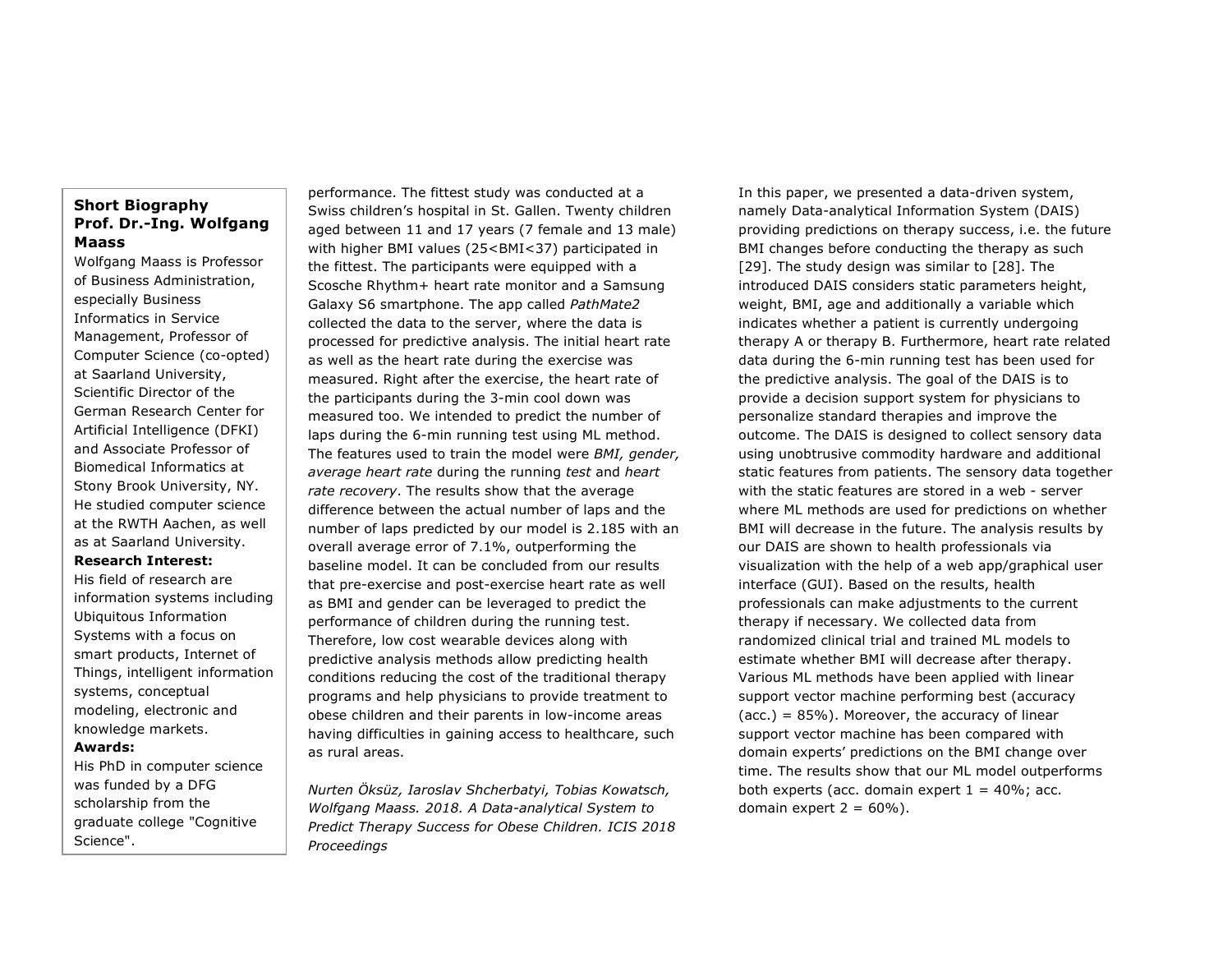#### **Summary**

The origin of obesity represents a complex health problem, which is already widely spread amongst children and adolescents, especially in rural areas. Even though many scientists and physicians developed various therapy programs, a welldefined solution using methods that do not rely on in-person services is still missing. With our research works, we introduced a patient-centric data-driven system using low-cost devices that allows to make predictions on performance and whether BMI will decrease in the future, before conducting a therapy. Results indicate that domain experts might be motivated to use data-driven systems as an additional clinical decision support in the treatment of obesity. However, critical discussion points arise regarding trust of domain experts in ML based systems and design of the communication between experts and patients in rural areas.

## **Experiences with mHealth Project**

Both papers introduced are research findings from the cooperation with *University of St. Gallen*, *ETH Zurich*, the *University of Geneva* and the Swiss children's hospital *Ostschweizer Kinderspital*. Computer scientists, engineers and medical experts were collaborating in this interdisciplinary project in order to develop an information system which allows obese children and their physicians to stay in touch and communicate with respect to suitable therapies. With the help of PathMate2, it was intended to help physicians to analyze the data of their patients in real time, and provide them with information about suitable therapies tailored to their needs.

## **Critical Discussion Points**

*Pathmate2 as an interdisciplinary project created challenges as well as opportunities for all involved partners. One of the biggest challenges in the scope of Pathmate2 was the number of participants in the study as the data source for the machine learning models. The recruitment of obese children and few drop outs during the study posed problems to the team. Nevertheless, to create ML models with significant results, carefully chosen predictive analytics methods including intense preprocessing for small datasets have been used. Furthermore, satisfying the needs of physicians with respect to the envisioned DAIS and its applicability to medical field was challenging. To handle this challenge, intense discussion about the incremental design of the web-based system was necessary. Furthermore, to assess the domain experts' perceptions of the DAIS with respect to its potential adoption in their everyday life, i.e. in their consultation hours, we designed a survey and adopted constructs from technology acceptance, user satisfaction [30], and* 

*word-of-mouth research [31] and situation-service fit [32]. The information accessibility and information format constructs have been evaluated positive by the interviewed physicians, indicating an appropriate graphical layout of the information provided by DAIS. Moreover, the participating physicians would, in general, recommend DAIS to their colleagues. However, it should be mentioned that data-analytical DAIS used for predictions in the context of healthcare is critically discussed amongst health professionals and is still met with skepticism. Further research has to put more focus on additional collaboration with domain experts to enhance the DAIS with their expert knowledge on the one hand and to better meet the needs of physicians on the other hand. Moreover, further studies have to focus on the communication between physicians and their patients in rural areas through the DAIS. This motivates following discussion points:*

(1) How should a data-driven system be designed to enhance the communication between physicians and their patients in rural areas?

(2) How can physicians, computer scientist and engineers collaborate in such a way that the developed data-driven decision support system satisfies the needs of physicians and their patients in rural areas?

(3) How can trust of physicians in data-driven systems based on machine learning be enhanced?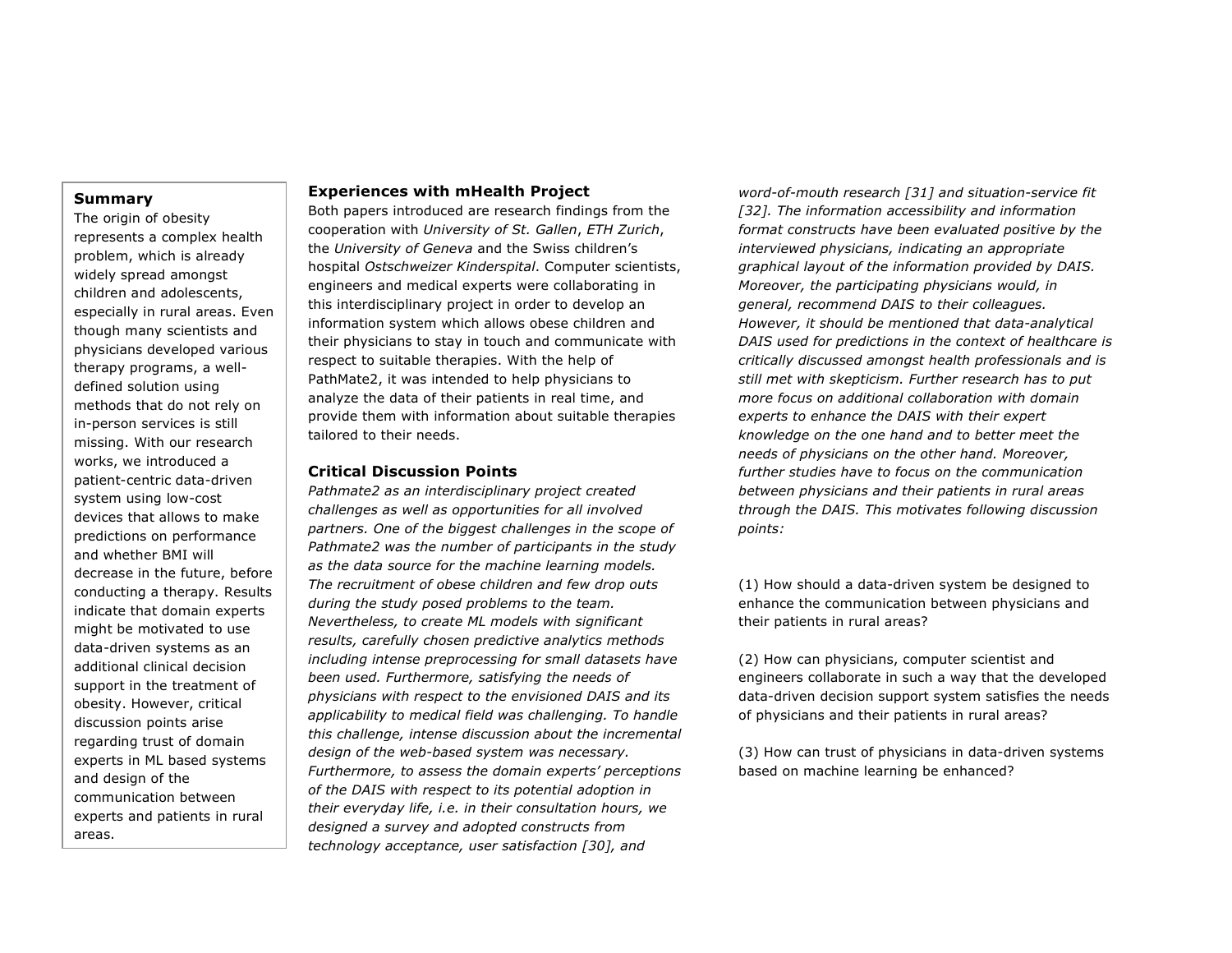#### **References**

- [1] Robert H. Eckel, David A. York, Stephan Rössner, et al. 2004. Prevention Conference VII: obesity, a worldwide epidemic related to heart disease and stroke: executive summary. *Circulation* 110, 18: 2968-75.
- [2] Cora E. Lewis, Kathleen M. McTique, Lora E. Burke, Paull Poirier, Robert H. Eckel, Barbara H. Howrad et al. 2009. Mortality, health outcomes, and body mass index in the overweight range: a science advisory from the American Heart Association. *Circulation* 119: 3263-71.
- [3] B. Harald Hubert, Marc Feinleib, Peter McNamara, et al. 1983. Obesity as an independent risk factor for cardiovascular disease: a 26-year follow-up of participants in the Framingham Heart Study. *Circulation* 67: 968-77.
- [4] Henry C. McGill, Alex McMahan, Edrward E. Herderick, Arthurr C. Zieske, Gray T. Malcom, Richard E. Tracy, Jack P. Strong. 2002. Obesity accelerates the progression of coronary atherosclerosis in young men. *Circulation* 105, 23: 2712-2718.
- [5] Leonard H. Epstein, Rena R. Wing, Aice Valoski. 1985. Childhood obesity. *Pediatric Clinics of North America*. *32,* 2: 363-379.
- [6] Mark K. Serdula, David Ivery, Richard J. Coates, Daiel S. Freedman, Drake F. Williamson, Tomothy Byers. 1993. Do obese children become obese adults? A review of the literature. *Preventive medicine 22*, 2: 167-177.
- [7] Yung S. Lee. 2009. Consequences of childhood obesity. *Ann Acad Med Singapore* 38, 1: 75-7.
- [8] Peter Danielsson, Verena Svensson, Jörg Kowalski, Grey Nyberg, Önty Ekblom, Christian Marcus. 2012. Importance of age for 3-year continuous behavioral obesity treatment success and dropout rate. *Obesity facts* 5, 1: 34-44.
- [9] Kate Davis, K., Katherine K. Christoffel. 1994. Obesity in preschool and school-age children: treatment early and often may be best. *Archives of pediatrics & adolescent medicine* 148, 12: 1257-1261.
- [10] Stephen C. Stotland, Michele Larocque. 2005. Early treatment response as a predictor of ongoing weight loss in obesity treatment. *British journal of health psychology* 10, 4: 601-614.
- [11] Shela M. Williams, Ailsa Goulding. 2009. Early adiposity rebound is an important predictor of later obesity. *Obesity* 17, 7: 1310.
- [12] Byron A. Foster, Jill Farragher, Paige Parker, Erica T. Sosa. 2015. Treatment interventions for early childhood obesity: a systematic review. *Academic pediatrics* 15, 4: 353-361.
- [13] Karl F. Zwiauer. 2000. Prevention and treatment of overweight and obesity in children and adolescents. *European journal of pediatrics* 159, 1: 56-S68.
- [14] Alan J. Garber, Martin J. Abrahamson, Joshua I. Barzilay, et al. 2013. American Association of Clinica Endocrinologists' comprehensive diabetes management algorithm 2013 consensus statement. *Endocr Pract.* 19, 2: 1–48.
- [15] Walter T. Garvey, Alan J. Garber, Jeffrey Mechanick, et al. 2014. American Association of Clinical Endocrinologists and American College of Endocrinology consensus conference on obesity: building an evidence base for comprehensive action. *Endocr Pract.* 20, 9: 956–976.
- [16] Michael D. Jensen, Donna H. Ryan, Karen A. Donato, et al. 2014. Guidelines (2013) for managing overweight and obesity in adults. *Obesity* 22, 3: 1-3.
- [17] Barry M. Popkin. 2014. Nutrition, agriculture and the global food system in low and middle income countries. *Food Policy* 47: 91–96.